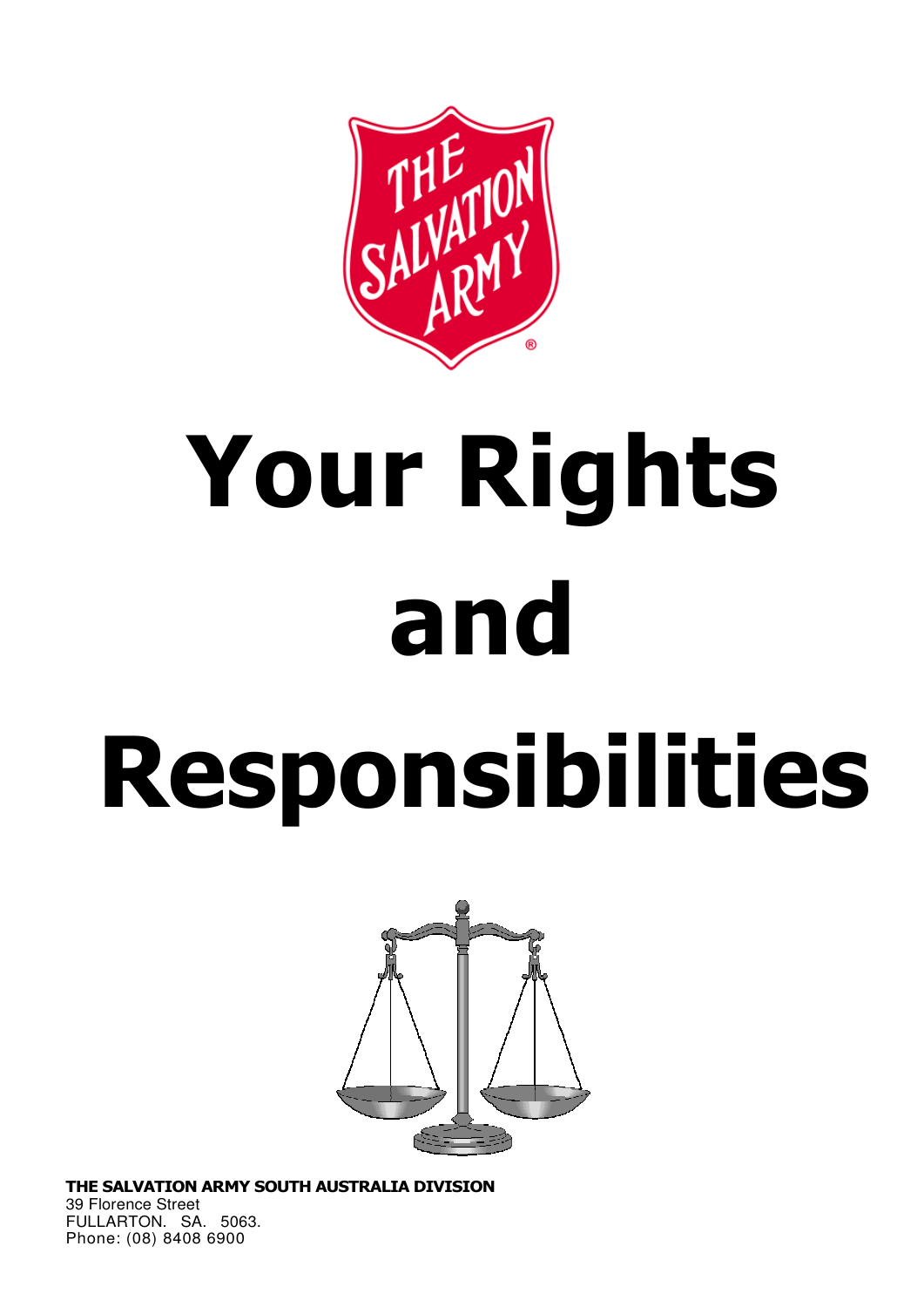## **Our Vision**

Empowered by Jesus Christ, Salvationists and staff will live out the mission and values of The Salvation Army

#### **Our Mission**

To provide support services and programs that:

- Transform Lives
- Care for people
- Make disciples
- Reform society

### Our Core Values

- Human Dignity
- Justice
- Hope
- Compassion
- Community

Document ID: SAD-ORG-GUI-003 Document Name: Your Rights and Responsibility Booklet Document Controller: Divisional Secretary Version Number: V21 Issue Date: 04 March 2014 Review Date: March 2016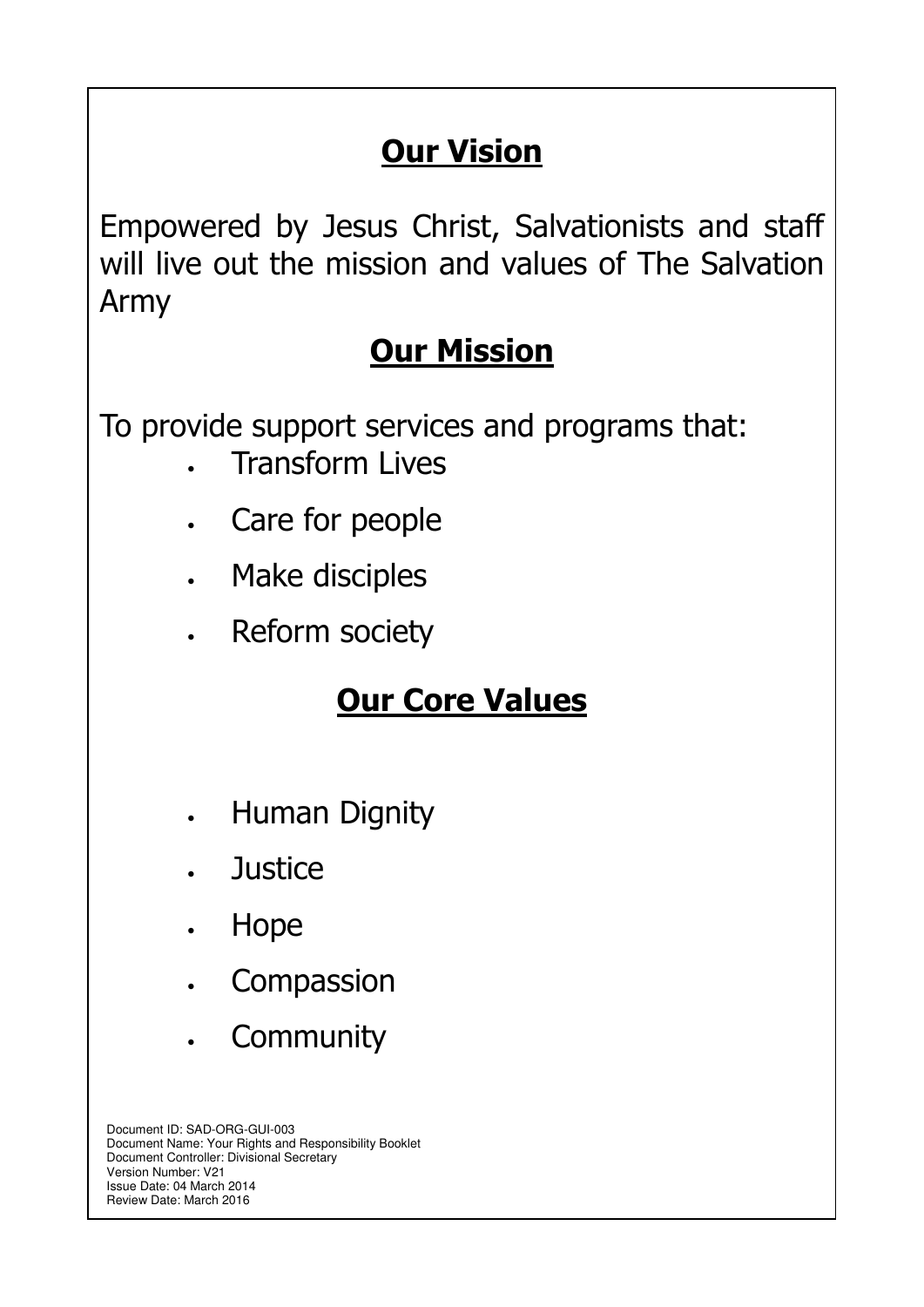#### About This Booklet

This document has been prepared to let you know about your rights and responsibilities in your contact with The Salvation Army.

If you have any difficulty understanding any part of this document please ask a member of staff to explain it to you.

#### Asking For An Interpreter

Should you require the services of an interpreter, The Salvation Army will endeavour to make this service available.



#### Table Of Contents

- Pg 3 Privacy
- Pg 4 Limits to Privacy
- Pg 4 Access to Services
- Pg 5 Your Rights
- Pg 7 Your Responsibilities
- Pg 8 Staff Rights
- Pg 9 Staff Responsibilities
- Pg 10 Charter of Rights for Children and Young People in Care
- Pg 10 Community Development and Education
- Pg 11 Your Feedback and Opinions
- Pg 12 Complaints Procedure
- Pg 14 Client Feedback Form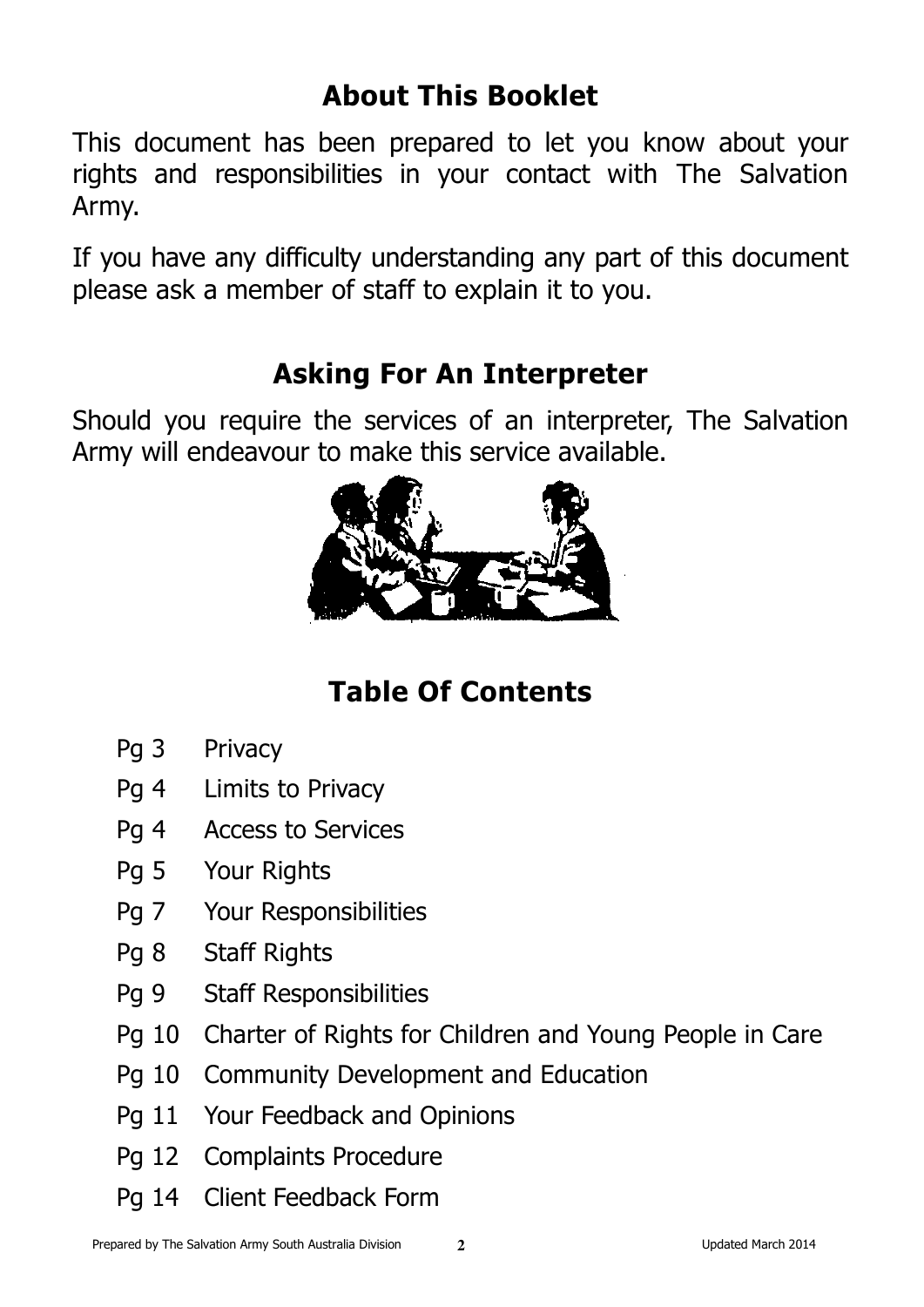#### Privacy

The Salvation Army provides services and manages personal information in accordance with the Federal Government Privacy Act 1988 (Cth), the Privacy Amendment (Enhancing Privacy Protection) Act 2012 with its thirteen Australian Privacy Principles and the SA State Government Information Sharing Guidelines.

You have the right:

To have your information managed in accordance with Federal and State Government legislation and guidelines.

This means we will:

- Keep your personal information private and secure
- Only collect information necessary for the provision of support services
- ask your permission to share your personal information with others
- Provide reasonable access of information kept about you by The Salvation Army
	- Such access will be provided as quickly as possible.
- Provide an explanation for the information we decline to give you and any information you do not understand
- Amend information where you demonstrate it is inaccurate, incomplete, not current or irrelevant.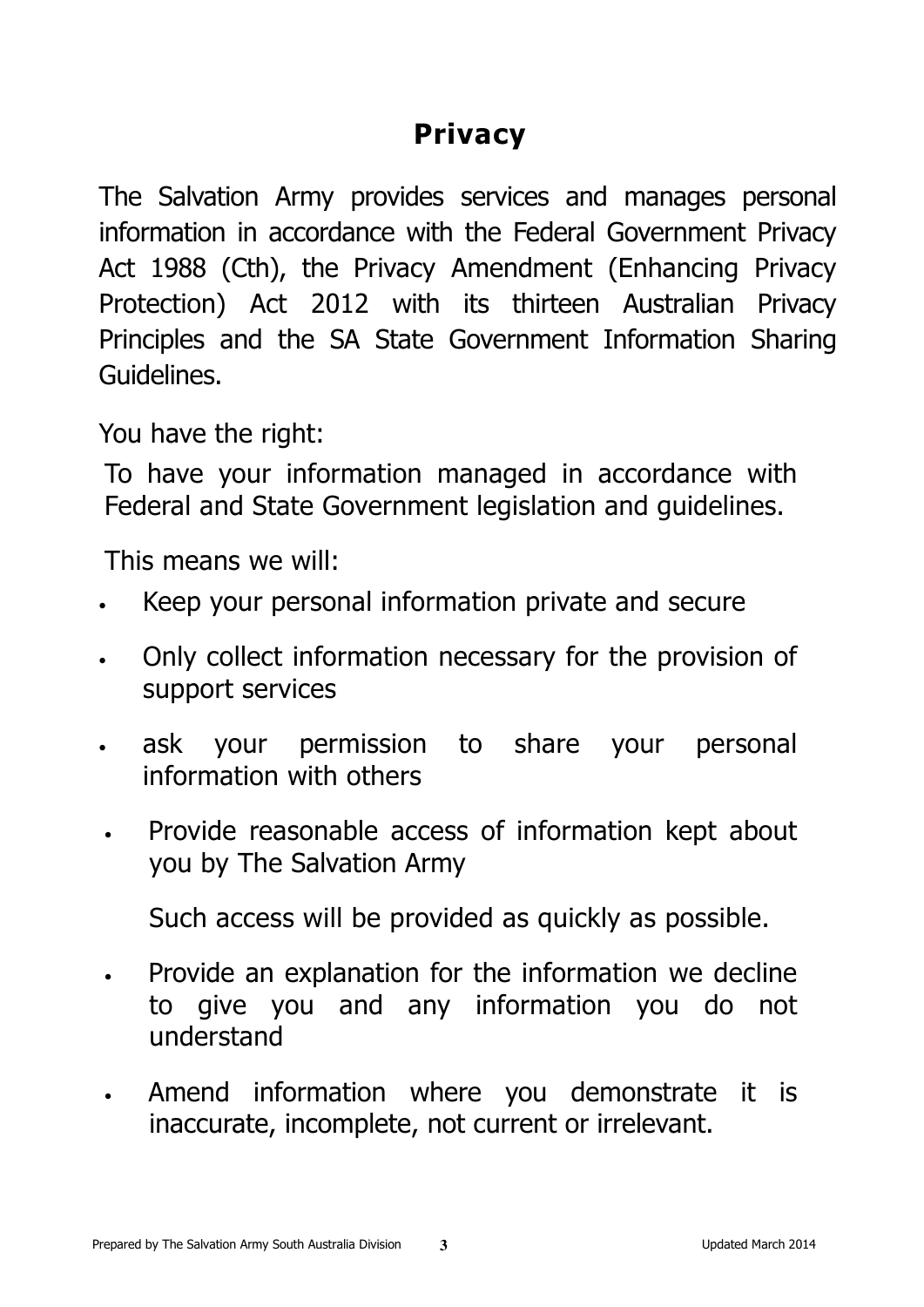#### Limits to Privacy

The Salvation Army follows the State Government's special rules on how different agencies can share information and work together to keep adults, children and their families safe. If for some reason we can't get your permission, we may share your information anyway without telling you. We will only do this when our assessment suggests it will reduce the risk of harm to people and/or improve the coordination of support services to you.

You have the right to be informed of the circumstances where we are required to release your records to other agencies or when there are legal requirements for your information to be relayed to another person. For example:

Courts, Centrelink, Coroner, Families SA

#### Access to Services

The Salvation Army will facilitate access to services for all people seeking support and assistance.

This includes all people with disabilities and those whose primary language is not English.

If you require support in accessing our services please make your request to a member of our on-site staff.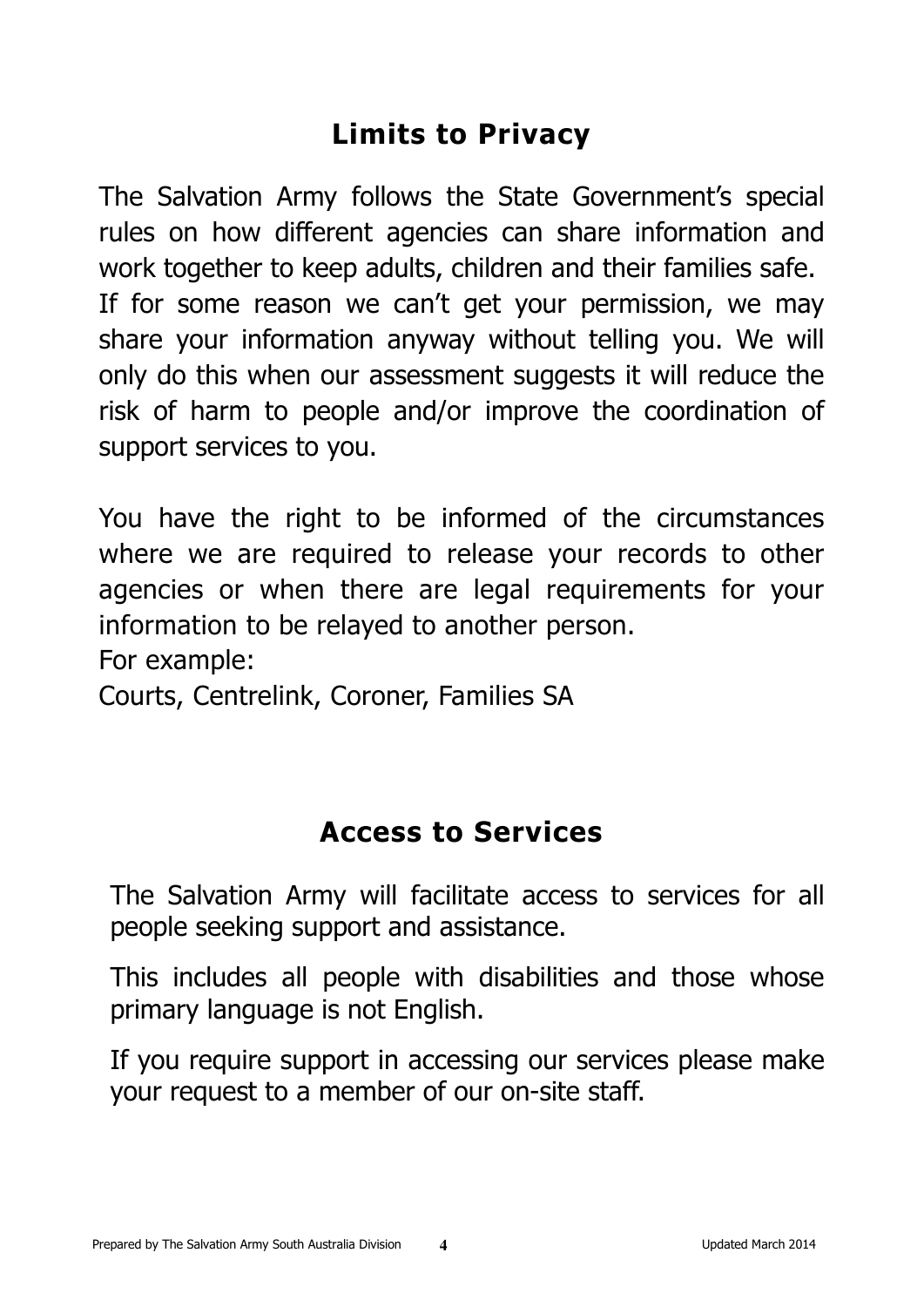#### Your Rights

You have the right:

- To have your privacy respected
- To make informed choices
- To be listened to when you have a question or want information and to receive a response to any request you make
- To have all information given to you in a language or format you can understand
- To know how to make a complaint
- To retract your consent to information sharing
- To meet with the people involved in your case and to know their name and qualifications
- To refuse to participate in the training of staff and volunteers
- To refuse the involvement of particular workers. (this may mean we cannot provide you a service)
- To be addressed by your proper name or name of your choice
- To have your beliefs, your ethnic, cultural and religious practices respected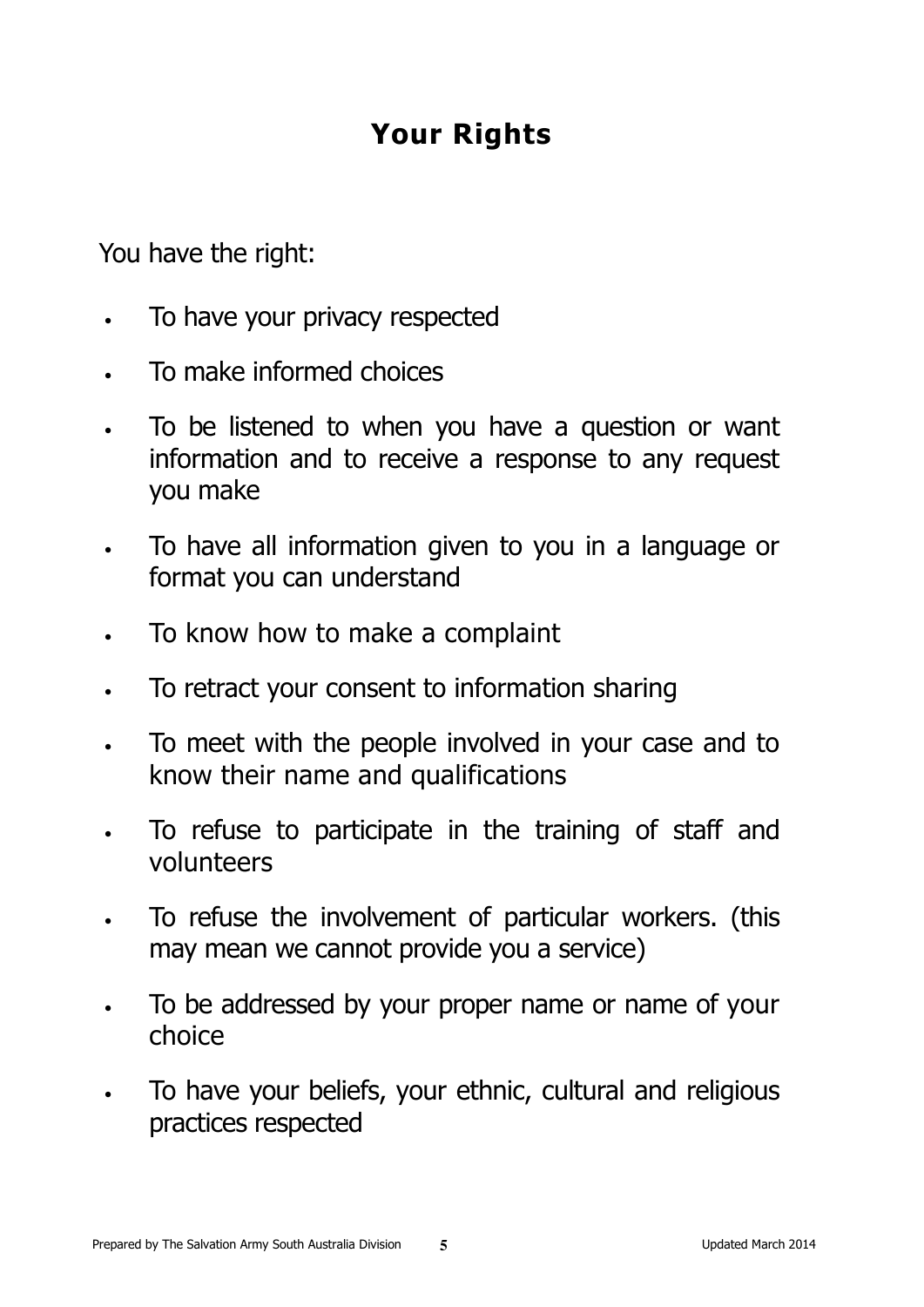#### More of your Rights

- To be provided with a supportive, safe and secure environment
- To feel safe from any form of abuse
- To receive empathetic, competent, professional support services that are appropriate to your needs
- To exercise free choice within an agreed program
- To receive support regardless of your social or financial status, age, sex, race, religion, political belief, sexuality, disability, or health
- To be treated politely, with dignity and consideration
- To have information communicated to you clearly
- To receive prompt responses to your enquiries
- To have your advocate treated with the same dignity and respect as yourself
- To refuse the presence of other people, including other workers, students and researchers
- To talk with other service users, friends, relations and advocates, in order to have your needs represented to those providing the support service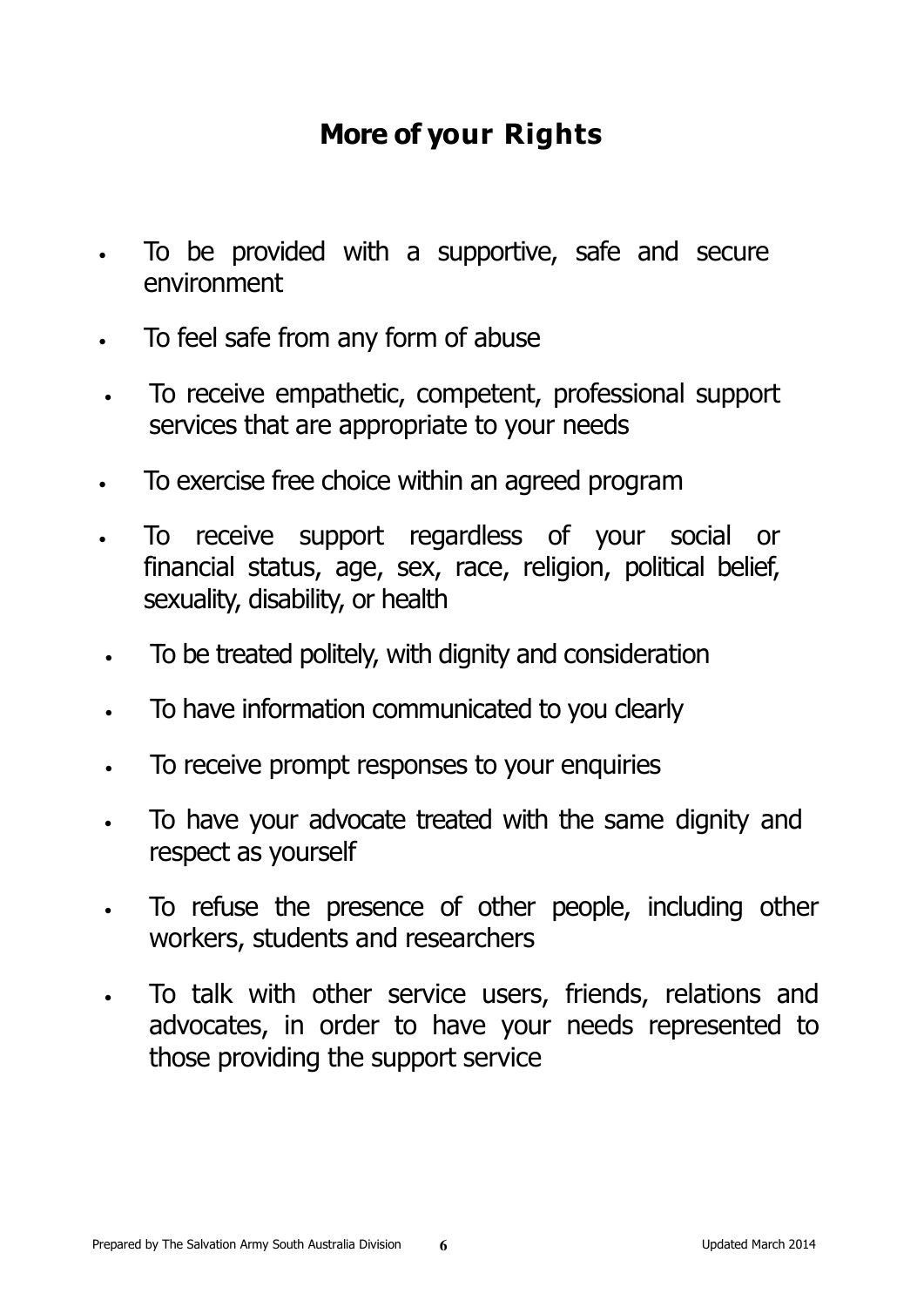#### Your Responsibilities

Just as the support provided to you should reflect certain principles you also have a responsibility to assist with the process.

You have a responsibility to:

- Help staff by communicating your needs with courtesy and respect, behaving in a non-abusive and non-threatening manner
- Be aware that most services operate through an appointment system to ensure that people are fairly treated
- Provide accurate financial and personal details, including the names of services currently involved in providing support to you
- Ask for clarification of any information when you don't understand it
- Play an active role in your support plan, for example carrying out actions you decide upon
- Accept responsibility for any decisions you make or actions you take
- Refer to staff by their preferred name.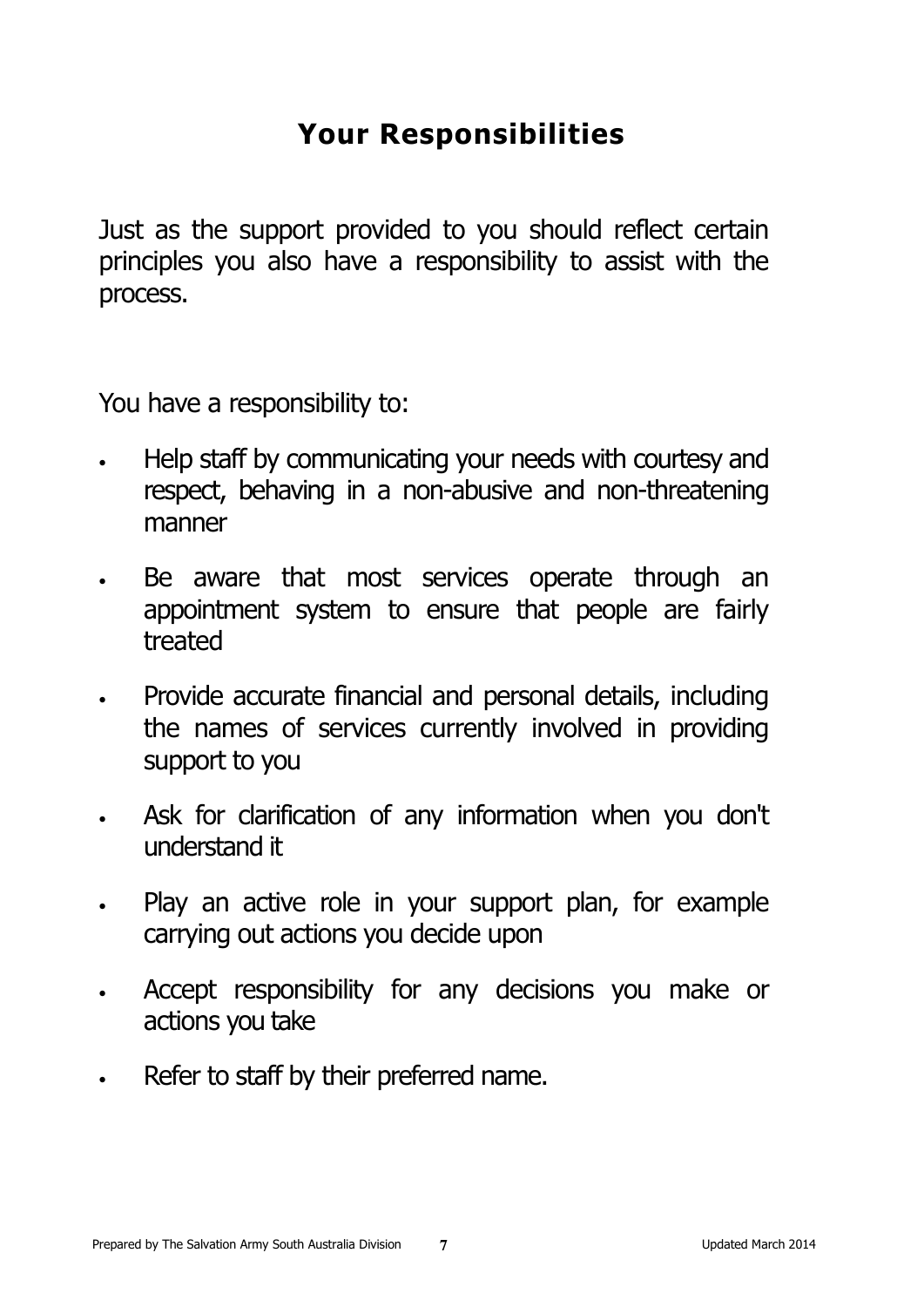#### Staff Rights

Salvation Army staff have the right to:

- Be treated with respect
- Be listened to
- Be treated in a non-abusive and non-threatening way
- Be referred to by their preferred name
- Receive sufficient information from clients in order to provide effective assistance
- Assist people to solve their problems themselves
- To refuse to work with people when they are abusive, threatening, or under the influence of alcohol or drugs
- Supervision and de-briefing from supervisors or managers as needed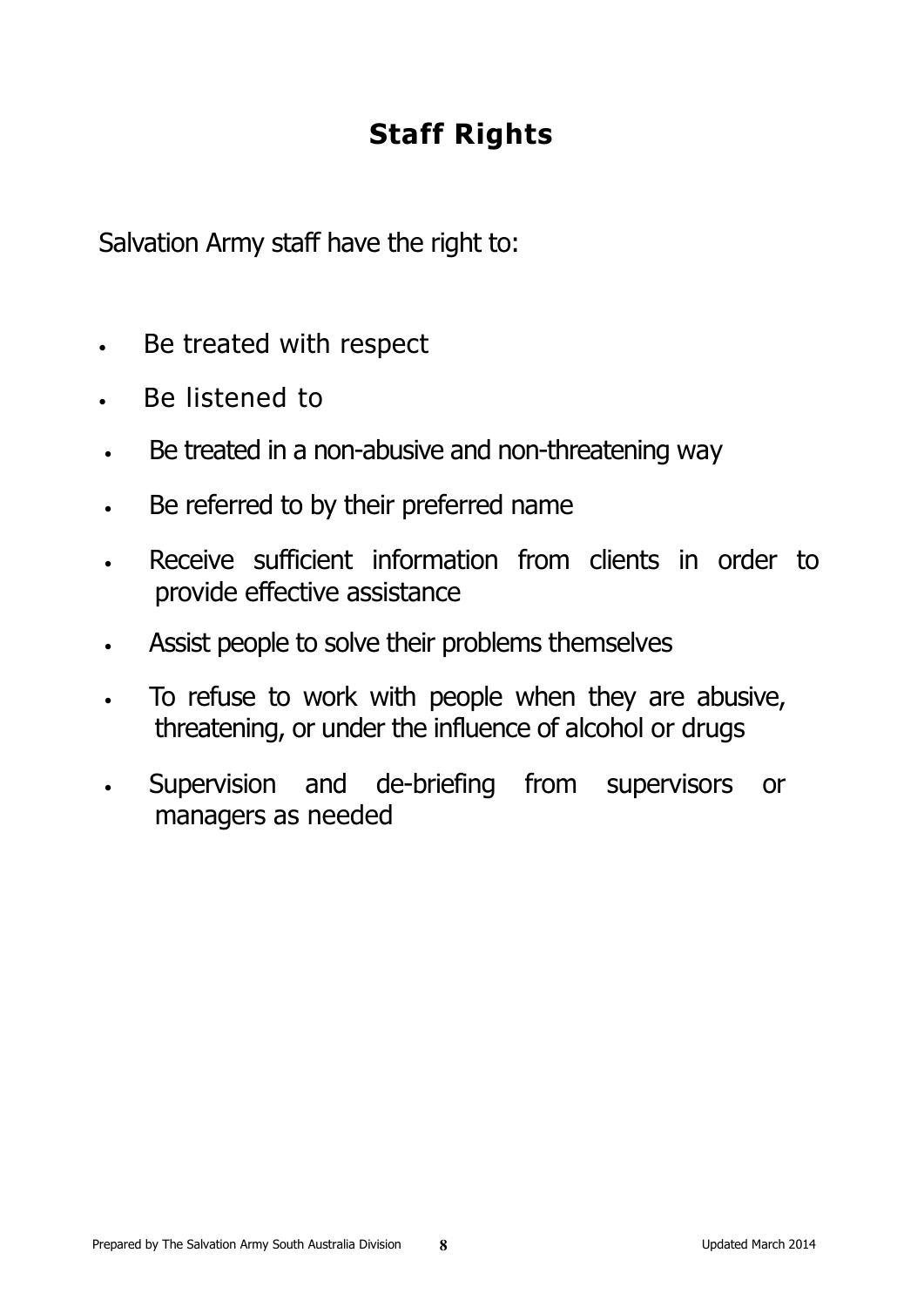#### Staff Responsibilities

The Salvation Army staff have the responsibility to:

- Inform you of your rights and responsibilities as outlined in this booklet
- To provide you with information about the programs and services offered by this organisation and to the level of their understanding the range of services available within other organisations
- To provide you with support regardless of your social or financial status, age, sex, race, religion, political belief, sexuality, disability, health, or legal status.

#### Please Note:

Some programs are funded for specific target groups only. An explanation will be provided if support is denied on these grounds.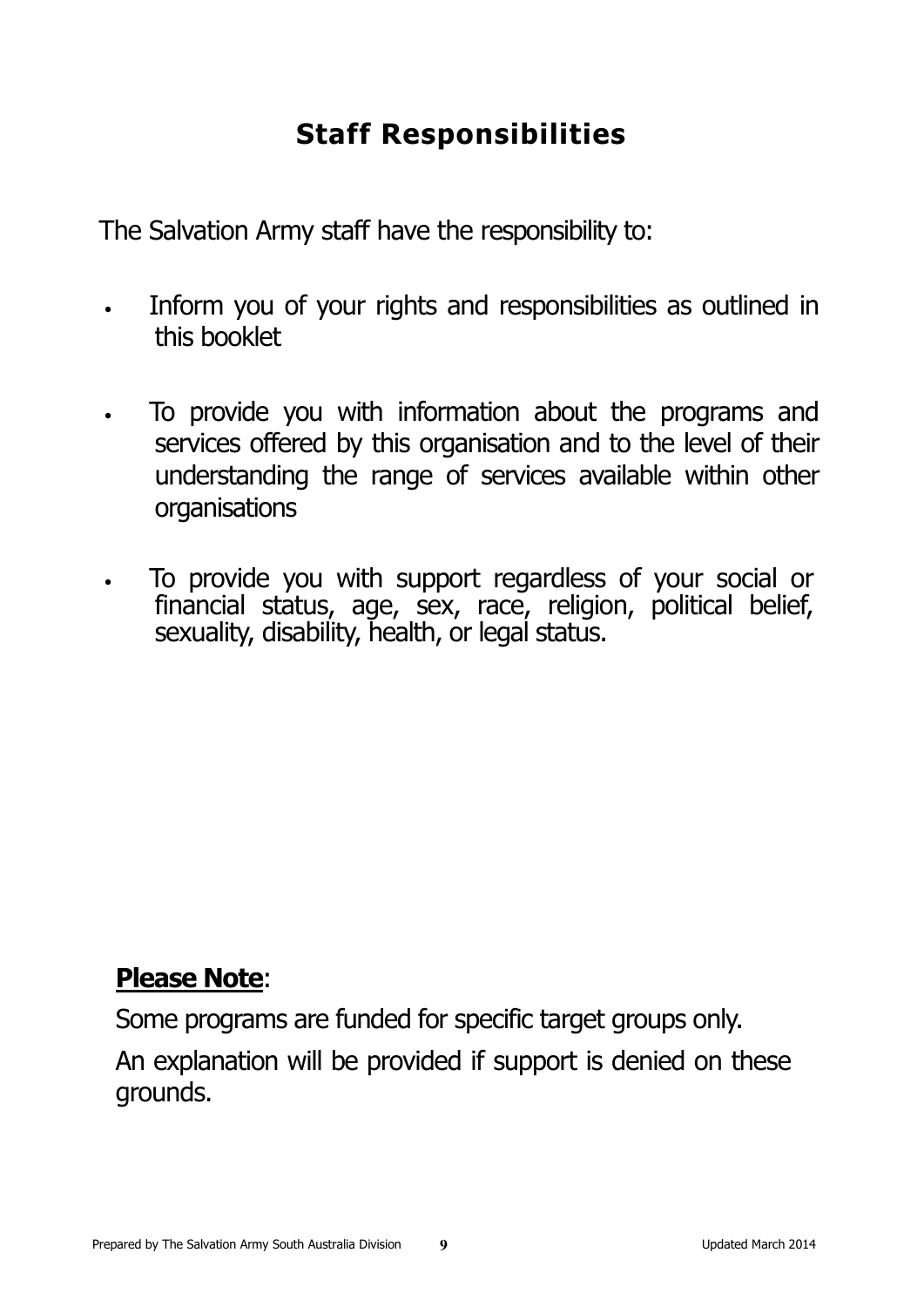# Charter of Rights for Children and Young People in Care

The Salvation Army in South Australia has endorsed this Charter and acknowledges and believes that Children and Young People have rights.

If you are a child or young person under guardianship orders you should receive a copy of the Charter of Rights booklet outlining the things you should know regarding your rights.

#### You have the right to:

- Feel good about yourself
- Live in a place where you are safe and cared for
- Get the help you need
- Understand and have a say in the decisions that affect you

#### Community Development and Education

The Salvation Army is committed to providing current and clear information on options available you.

Our staff will help you make choices that assist you maintain the quality of life you desire.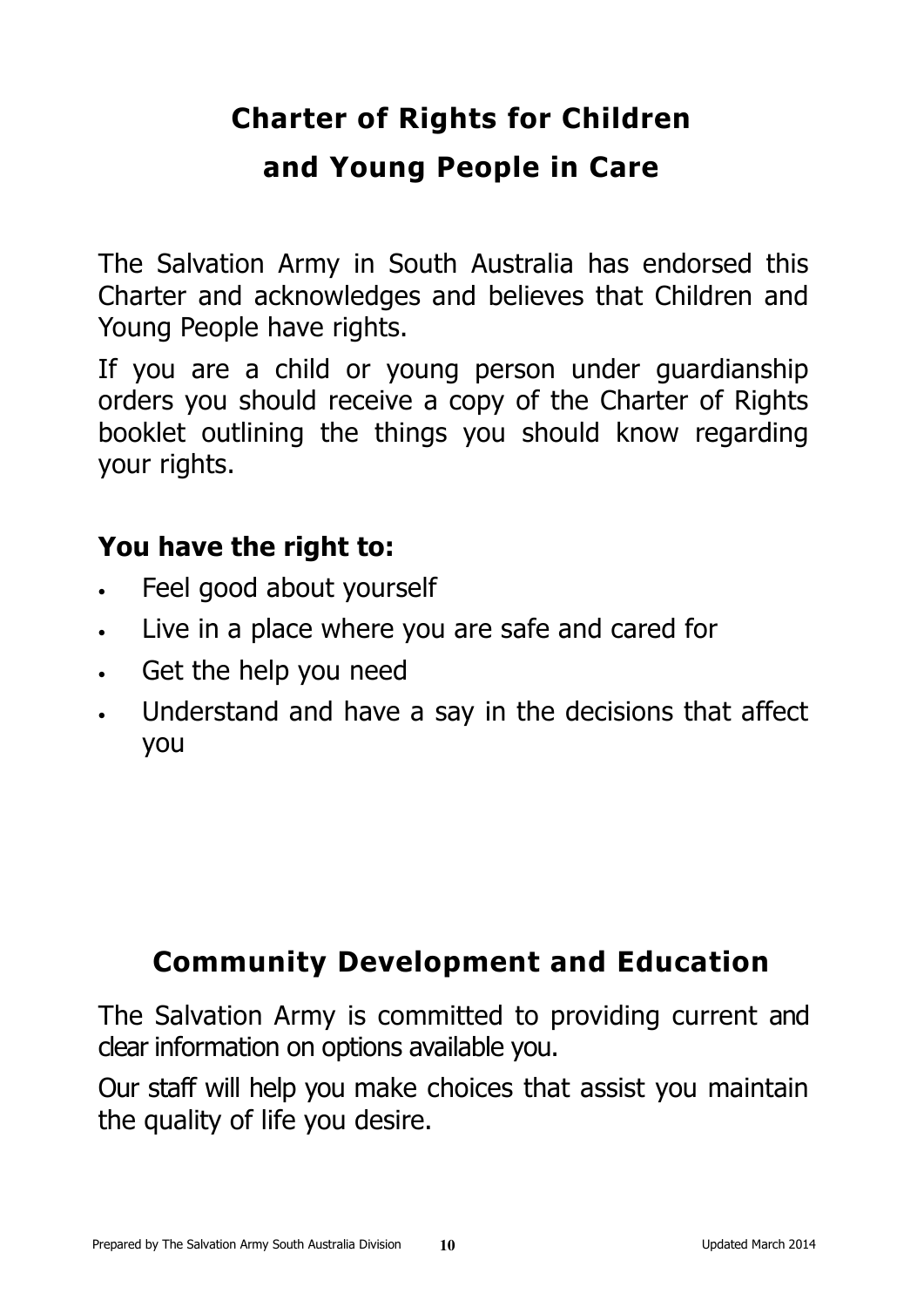#### Your Feedback And Opinions

Your feedback is important to us. Feedback includes suggestions, compliments and complaints.

There is a feedback box situated at each Salvation Army office location. Feedback forms are located next to this box.

Feedback forms can be placed in the feedback box or provided to us via post or handing it direct to one of our staff at any time.

You have the right to expect a response to any feedback you submit.

All Salvation Army programmes are evaluated regularly. This process provides an opportunity for a cross-section

of people to comment on the quality of services being delivered. If you are provided an opportunity to participate in an evaluation your contribution is greatly appreciated.

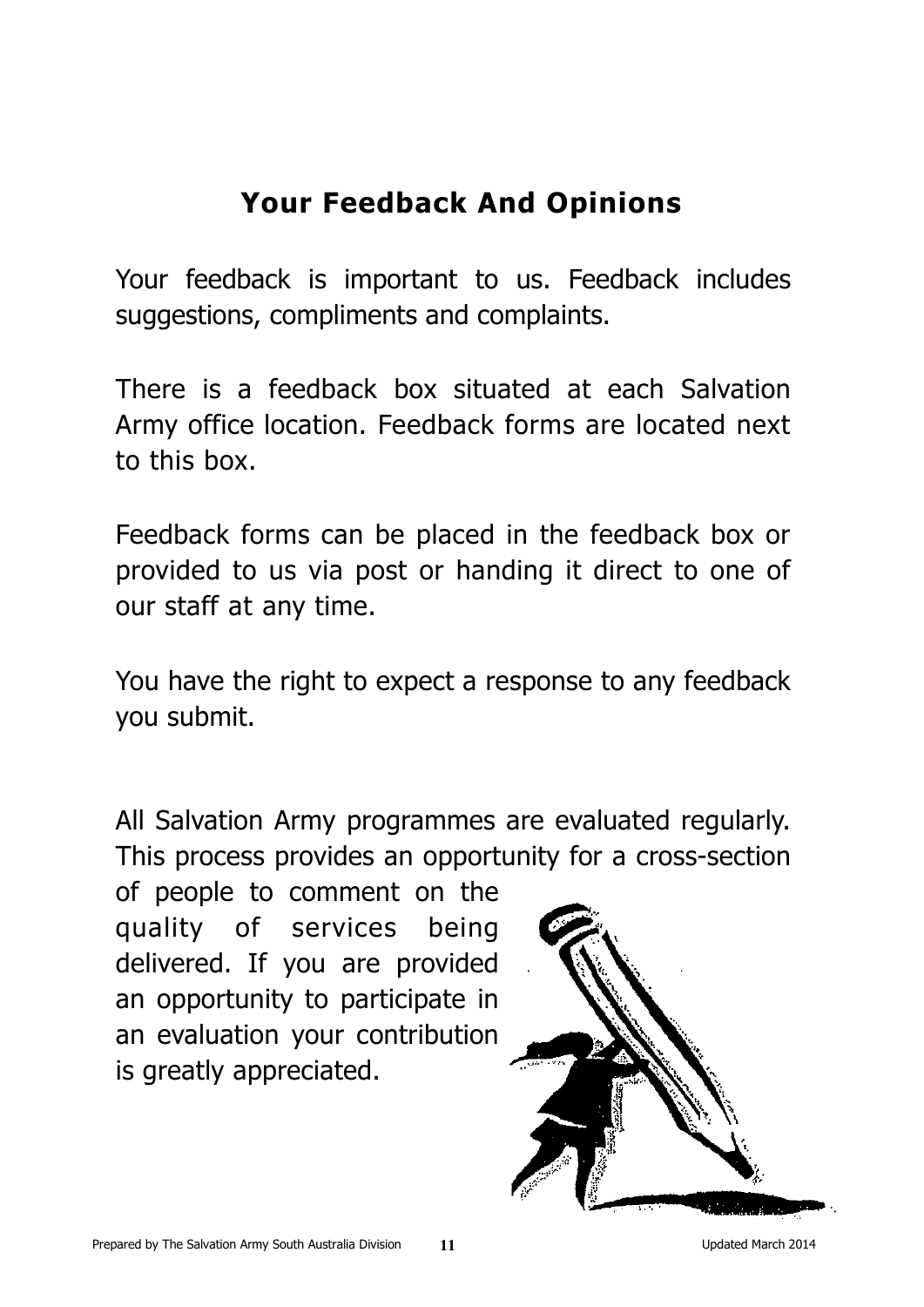#### Complaints Procedure

You have the right to have your complaints considered by the organisation.

We have a process in place through which you can express complaints.

You can lodge your complaint verbally or in writing. There is a client complaint form in the back of this book.

Complaints received by the organization follow a process detailed in our policies and procedures and summarised on page 13 of this booklet.

You have the right to expect a fair hearing without recrimination and to achieve a fair resolution to your complaint.

You may withdraw your complaint and stop action at any time.

If you are not satisfied with the internal resolution to your complaint you have the right to access an external complaints body. (Our staff will support you locating a suitable complaints body)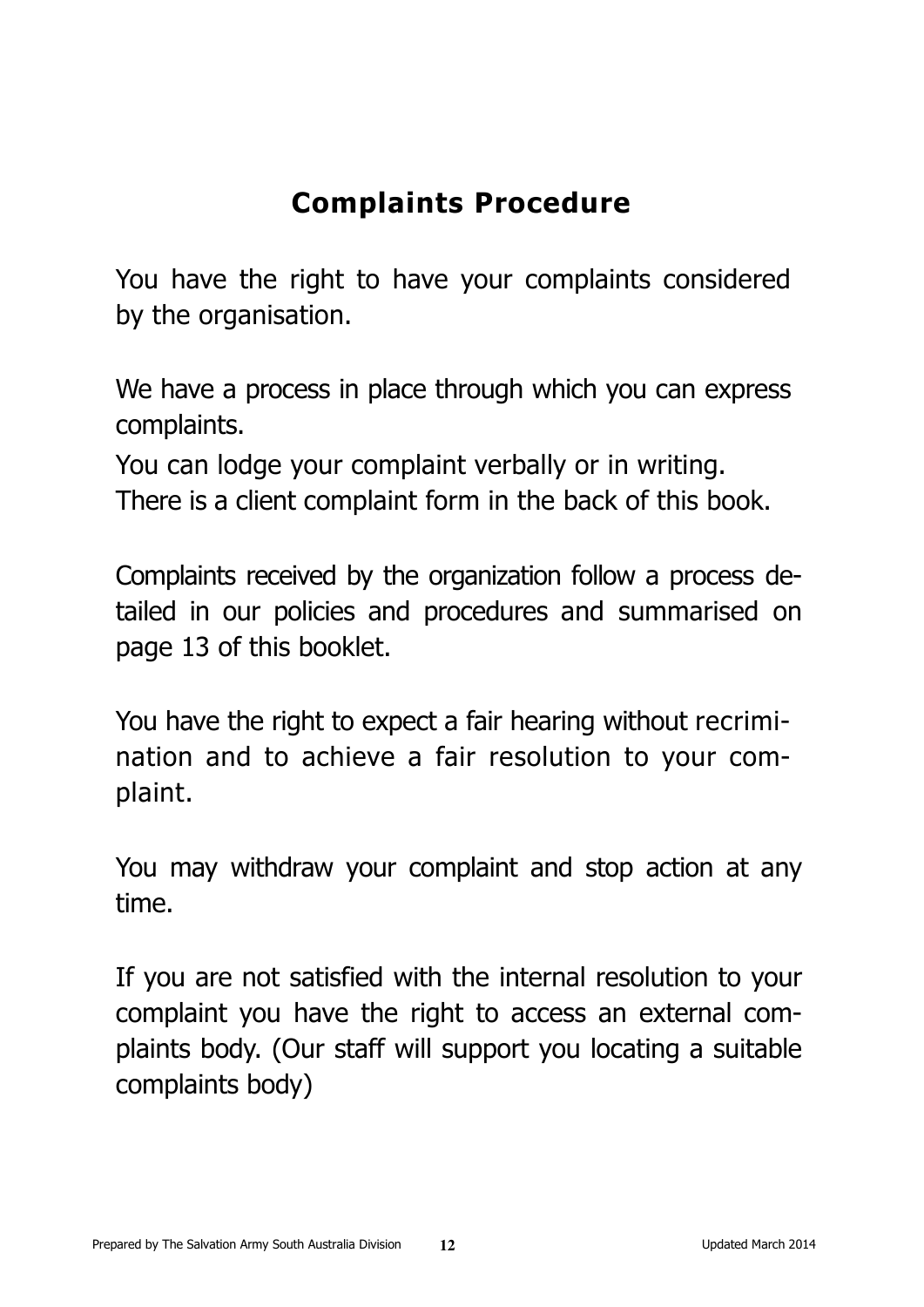#### Feedback Process